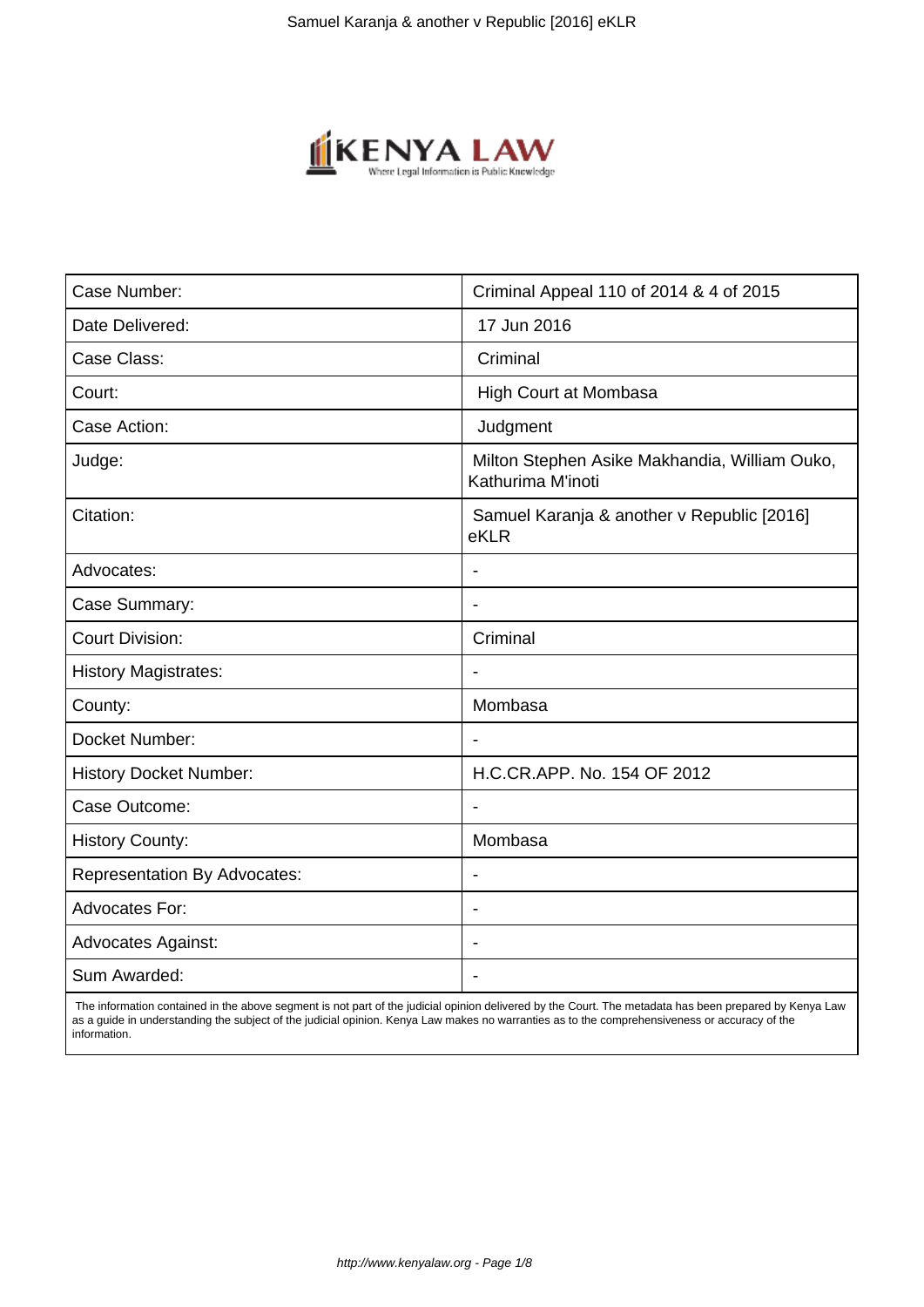# **IN THE COURT OF APPEAL**

# **AT MOMBASA**

**(CORAM: MAKHANDIA, OUKO & M'INOTI, JJ.A.)**

**CRIMINAL APPEAL NOs. 110 OF 2014 & 4 OF 2015**

# **BETWEEN**

**SAMUEL KARANJA...........................................................................................1ST APPELLANT**

**KENNEDY PETER MENGO.........................................................................2ND APPELLANT**

**AND**

**REPUBLIC............................................................................................................................RESPONDEN**

**T**

**(Being an appeal from the Judgment of the High Court of Kenya**

**at Mombasa (Kasango & Muya, JJ.) dated 19th March, 2014**

**in**

**H.C.CR.APP. No. 154 OF 2012)**

#### **\*\*\*\*\*\*\*\*\*\*\*\*\*\***

### **JUDGMENT OF THE COURT**

**Hans Christian** (PW1) and **Dorris Molstid** (PW2) are husband and wife of Danish descent. On 23rd November, 2010 they landed in the country as tourists. They were accommodated at Leopard Beach Hotel, Diani in Kwale County. On 24<sup>th</sup> November, 2010 at about 10.15 a.m. they took a stroll. Just a few metres from the gate they were accosted by two men who were armed with a knife. They jumped on to them from behind a tree. Whereas one of them was tall, the other was short. A struggle ensued between the two men, PW1 and PW2 as the men attempted to forcefully snatch a wallet from PW1's hand and PW2's waist bag. One of the men pulled out a knife and held it against PW2's neck. That is when the men managed to snatch PW2's wallet which contained 15 dollars, opened it up, took the dollars before running away towards the beach.

Meanwhile just 50 metres or so from the scene of attack **Benjamin Mbevi** (PW3) a security guard was on patrol near the hotel when he was attracted by screams by PW1 and PW2. On checking the direction he saw PW1 and PW2 struggling with two men. He shouted at them and the two men left them and fled towards the beach. He immediately activated his alarm and contacted another guard on the beach, **Joseph Mwanake Makonge** (PW4) who together with other security guards nearby blocked the beach road and within no time saw some men approach whom they immediately apprehended. PW4 then called PW3 and informed him of the arrest. PW1, PW2 and PW3 headed for the beach and when the two men were presented to them, they immediately confirmed that they were the very people who had just robbed them. Those two people are the appellants. They were all then taken to Diani Police Station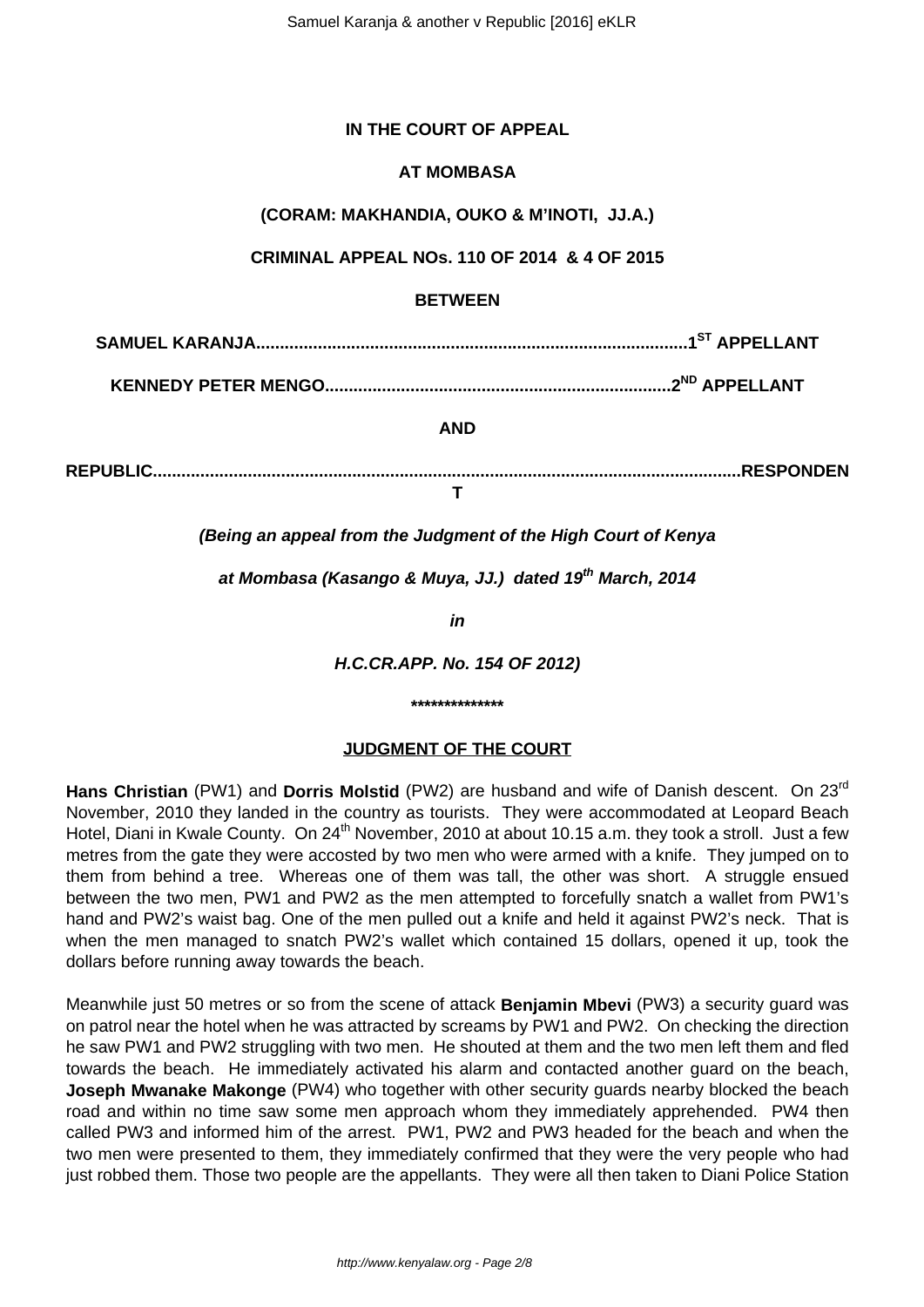and handed over to **P.C. Nicholas Sigei** (PW6) who in turn handed them over to P.C. **Patrick Kuranga** (PW 7), the investigating officer.

Upon further interrogation of the appellants, PW7 was satisfied that they had committed the offence. He accordingly preferred against them a single count of robbery with violence contrary **to section 296(2)** of the Penal Code with brief particulars being that the appellants on 24<sup>th</sup> November 2010 along beach road in Diani Kwale County jointly with others not before court while armed with dangerous weapons namely a kitchen knife robbed Dorris Molstid a waist bag containing cash 15 US dollars and sun glasses and at or immediately after the time of such robbery threatened to use actual violence against the said Dorris Molstid.

When presented before the Principal Magistrate's Court at Kwale on 25<sup>th</sup> November 2010 for plea, they both entered a plea of not guilty and soon thereafter their trial ensued. At the close of the prosecution case and when found that they had a case to answer the  $1<sup>st</sup>$  appellant elected to make a sworn statement of defence and called one witness whereas the 2<sup>nd</sup> appellant gave an unsworn statement and called no witness. The 1<sup>st</sup> appellant stated that on the date of the alleged offence he was conducting his business on the beach when a security guard confronted him and ordered him to stop. It was then that he accused him of having stolen some money from some tourists. The tourists were subsequently brought to where he was and together were taken to Diani Police Station. His witness, **Kimanthi** Matheka (DW3) confirmed that on the day of the robbery he had met the 1<sup>st</sup> appellant at 10.00 a.m. He had been sent to the appellant's house to deliver a message regarding a lady who was selling her stall along the beach in which the appellant was interested. He was surprised to hear later that the  $1<sup>st</sup>$ appellant had been arrested.

As for the  $2<sup>nd</sup>$  appellant, his defence was that on the said date he was on the beach going about his business when a security guard confronted and apprehended him accusing him of participating in a robbery with the  $1<sup>st</sup>$  appellant, a person who was a stranger to him. They were later charged with an offence he knew nothing about.

At the conclusion of the trial, the trial court took the view that there was overwhelming evidence to support the prosecution case which the defence had not displaced. It also found the appellants' defences not truthful. That formed the basis of the appellants' conviction and subsequent sentence to death. After this conviction and sentence the appellants appealed to the High Court (**Kasango** and **Muya JJ.**) which came to the conclusion that the appeal lacked merit and dismissed the same in rather short findings that; the judgment of the trial court had been duly signed, death sentence is mandatory upon conviction on capital offence and the request of the appellants for the case to be adjourned as they were not ready to proceed was rightly rejected.

Naturally the appellants now come before this Court on a second and perhaps final appeal. That being so only matters of law fall for consideration – see **Section 361** of the Criminal Procedure Code. As this Court has stated many times, it will not normally interfere with the concurrent findings of fact by the two courts below unless such findings are based on no evidence, or are based on a misapprehension of the evidence or the courts below are shown demonstrably to have acted on wrong principles in making the findings – see **Chemagong v R (1984) KLR 611.**

The  $1<sup>st</sup>$  appellant drew up the memorandum of appeal filed in court in person on  $22<sup>nd</sup>$  January, 2016. Later when he appointed **Messrs Mochere & Company Advocates** to act for him, the firm drew and filed supplementary grounds of appeal on  $24<sup>th</sup>$  February, 2016 and 30<sup>th</sup> March, 2016. Similarly, when Messrs **Ngumbau Mutua and Associates** were appointed to represent the 2nd appellant they also filed supplementary grounds of appeal on  $6<sup>th</sup>$  May, 2016. The common thread in all these grounds is that the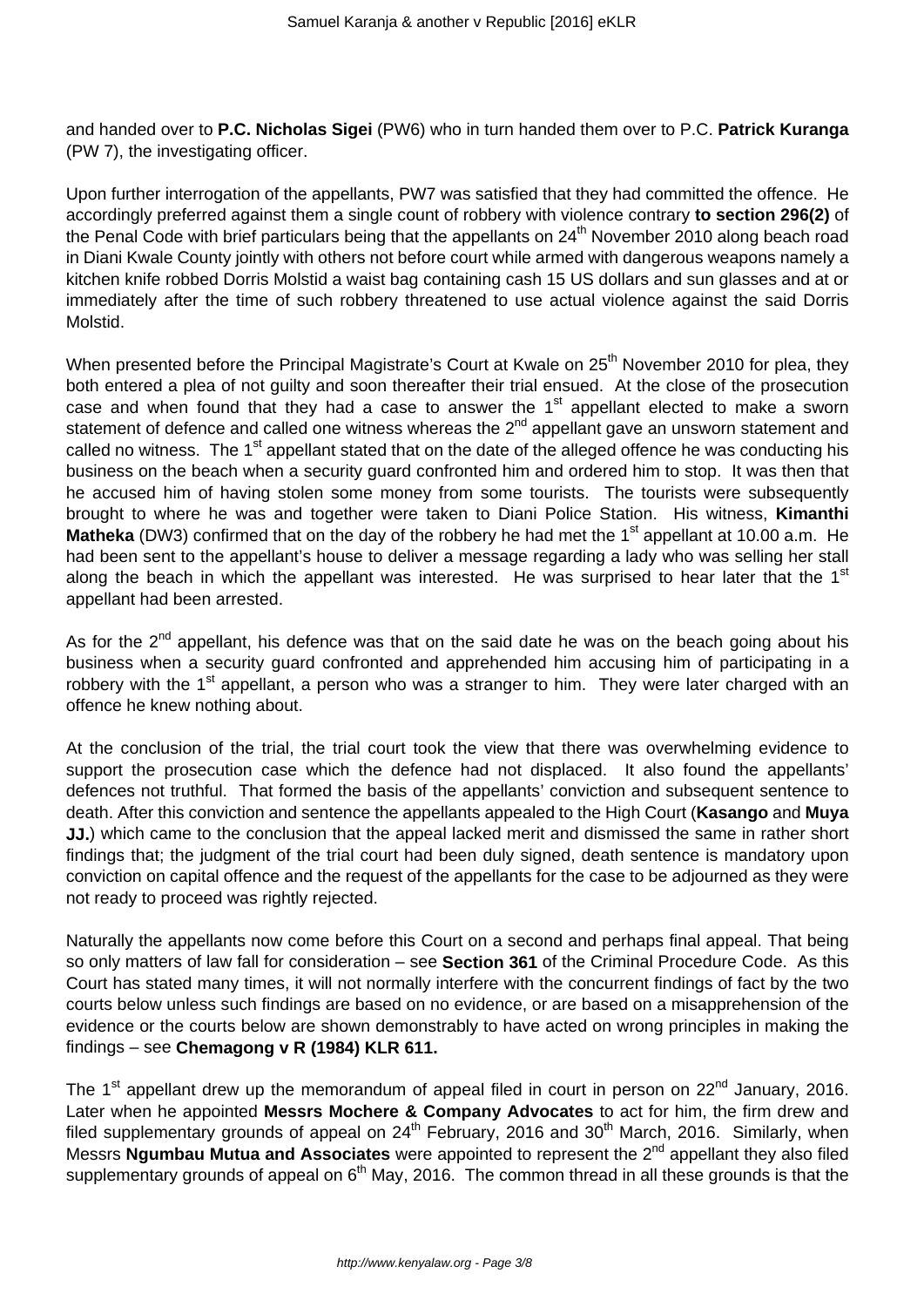High Court failed in its statutory duty of evaluating the evidence afresh so as to reach its own conclusion as to whether to uphold the trial court's judgment; that the proceedings before the trial court were a nullity as they were conducted in violation of **Articles 2(1) (2) (3), 50(4)** and **165(1) 3(b**) of the Constitution; and that the identification of the appellant was doubtful.

Mr. Mochere, learned counsel for the 1<sup>st</sup> appellant submitted that PW1 and PW2 having been pounced upon by two men from behind a tree, they had no time to identify them. That PW3 who purported to identify the appellants in action was far away. That no wonder PW3 was unable to describe the appellants to his fellow security guards at the beach. According to counsel, the 1<sup>st</sup> appellant was arrested on mere suspicion, and suspicion alone cannot form a basis of conviction. Counsel further submitted that no police identification parade was conducted. That being the case, the identification of the appellant was dock identification which is generally worthless. The other ground argued by counsel was that on the day the appellants took the plea, the court acceded to the prosecutor's application to have the case heard the following day. The appellants opposed the application on account of the injuries they had sustained during the arrest when they were assaulted by the mob. To the appellants, that hurried trial violated the fair trial articles in the Constitution; that is to say **Articles 2, 50 and** 165. Finally, on the 1<sup>st</sup> appellant's defence, counsel submitted that the same was sworn and was never rebutted. However both courts never appreciated the defence. In support of all his submissions counsel relied on the following authorities:

- 1. Gabriel Kamau Njoroge v Republic (1982-88) 1KAR 1134
- 2. Walter Awiyo v Republic (1991) 1 KAR 254
- 3. Sawe v Republic (2003) KLR 364
- 4. David Njoroge Macharia v Republic Criminal Appeal No. Nbi 197 of 2007 (UR)
- 5. Johana Ndungu v Republic (1996) eKLR
- 6. Karanja v Republic 1995 (1983) KLR 501
- 7. Thomas Patrick Gilbert Cholmondeley v Republic (2008) eKLR

Mr. Ngumbau, learned counsel for the 2<sup>nd</sup> appellant associated himself with the submissions made by counsel for the 1<sup>st</sup> appellant. He however reiterated that the circumstances of the robbery did not favour positive identification of the appellants. The non-description of the robbers especially by PW3 to PW4 made the possibility of mistaken identification of the appellants probable. That neither PW1, PW2 nor PW3 were present during the arrest of the appellants. He further submitted that this was not a case of chase and arrest. Counsel submitted further that the evidence of identification has to be treated with circumspection even if the attack was during the day. Counsel submitted that looking at the entire judgment of the High Court, one is left wondering whether it subjected the evidence of the trial court to fresh and exhaustive examination so as to reach its own conclusion. Lastly, counsel submitted that the 2<sup>nd</sup> appellant, from the record, actually never participated in the appeal. For his submissions counsel relied on the following authorities-

- 1. R vs Turnbull and Others (1976)3 ALL ER 549
- 2. Joseph Ngumbao Nzaro vs Republic (1988-1992) 2 KAR 254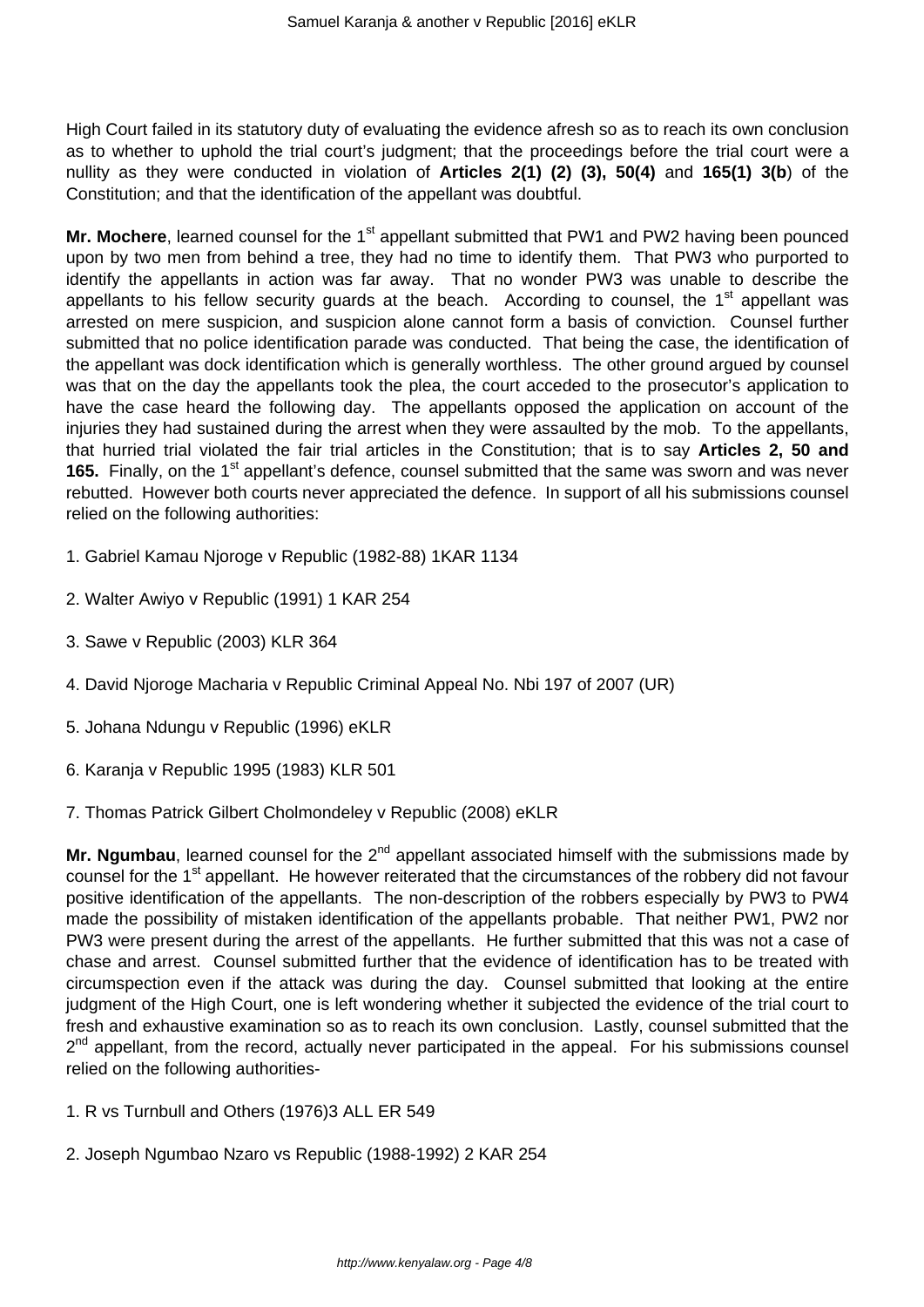#### 3. Roria vs Republic (1967) EA 583

Responding, **Mr. Musyoki**, Senior Prosecution Counsel submitted that the evidence of identification of the appellant was overwhelming as the robbery was committed at 10.00 a.m. in the morning. There was therefore no possibility of any error on the part of PW1, PW2 and PW3 who witnessed the robbery. That PW4 arrested the appellants on the beach and when PW1, PW2 and PW3 were summoned they positively identified the appellants as the robbers. It was submitted that though the appellants were not represented by counsel in the two courts below, their rights to a fair trial were not compromised. With regard to whether or not the 2<sup>nd</sup> appellant was present during the hearing of the appeal in the High Court, counsel urged us to call for and peruse the original record of the High Court and if it is confirmed that indeed the 2<sup>nd</sup> appellant never prosecuted his appeal, then we should order the re-hearing of the appeal.

We deem it appropriate to deal first with the issue whether or not the  $2^{nd}$  appellant prosecuted his appeal in the High Court. If it is established that indeed he did not, then obviously there is no appeal from the High Court before us for determination. The record before us shows that the 2<sup>nd</sup> appellant filed his appeal in the High Court in person on  $6<sup>th</sup>$  August, 2012 whereas the 1<sup>st</sup> appellant's appeal was filed through Messrs **Kariuki Gathuthi & Company Advocates** on 31st July, 2012 and subsequently amended on 13<sup>th</sup> September, 2013. The record also shows that the 2<sup>nd</sup> appellant filed his written submissions in Kiswahili dated 24<sup>th</sup> December, 2012. This was long before the hearing of the appeal. The first time the appeal came up for hearing was  $4<sup>th</sup>$  September 2013. From the intitulement it is self evident that it was only the appeal by the 1<sup>st</sup> appellant that was scheduled for hearing on that date. The appeal is indicated as number 154 of 2012 and the parties given as **Samuel Karanja v Republic**. There is no mention of the appeal by the 2<sup>nd</sup> appellant. On that day the coram shows that only the 1<sup>st</sup> appellant and his counsel were present. Counsel for the 1<sup>st</sup> appellant applied and was granted leave to amend the grounds of appeal. When the appeal next came up for hearing on  $15<sup>th</sup>$  October, 2013 only the  $1<sup>st</sup>$ appellant and his counsel were present again**. Mr. Mungai** appearing for the State is recorded as saying **"…. Appeal is only by Samuel Karanja against lower court's judgment. The appellant is represented by counsel ....**" From there counsel for the 1<sup>st</sup> appellant made his submissions in support of the appeal. Mr. Mungai opposed the appeal and judgment was set for 28th November, 2013. On this date, again only the  $1<sup>st</sup>$  appellant was present.

We have called for the original record of the High Court. It is no different from what we have set out above from the typed record. For all intents and purposes therefore the  $2^{nd}$  appellant's appeal was never heard by the High Court. We are therefore surprised that in the judgment of the High Court, the opening line is that **"…. The two appellants were convicted and sentenced to suffer death for the offence of robbery with violence ....** "The presumption here is that the appeals by the two appellants had been canvassed before them which was not the case. Even if that had been the case, where is the order of consolidation of the two appeals, if at all"

The 2<sup>nd</sup> appellant was thus condemned unheard in the High Court which flies in the face of fair trial provisions of the Constitution as well as the doctrines of natural justice. We do not however want to assume that the omission was deliberate. We can only attribute it perhaps to an unfortunate lapse on the part of the judges who presided over the appeal. We must however reiterate that in criminal proceedings where the liberty of an accused is at a risk, there should be no room for such acts of omission or commission. It behoves the courts to approach such proceedings with great care and circumspection. What order then commends itself to us in the circumstances" We shall leave the answer to the tail end of this judgment.

We now turn to the grounds in support of the  $1<sup>st</sup>$  appellant's appeal. On the ground that the  $1<sup>st</sup>$  appellate court failed, to re-analyze and re-evaluate the evidence on record exhaustively so as to reach its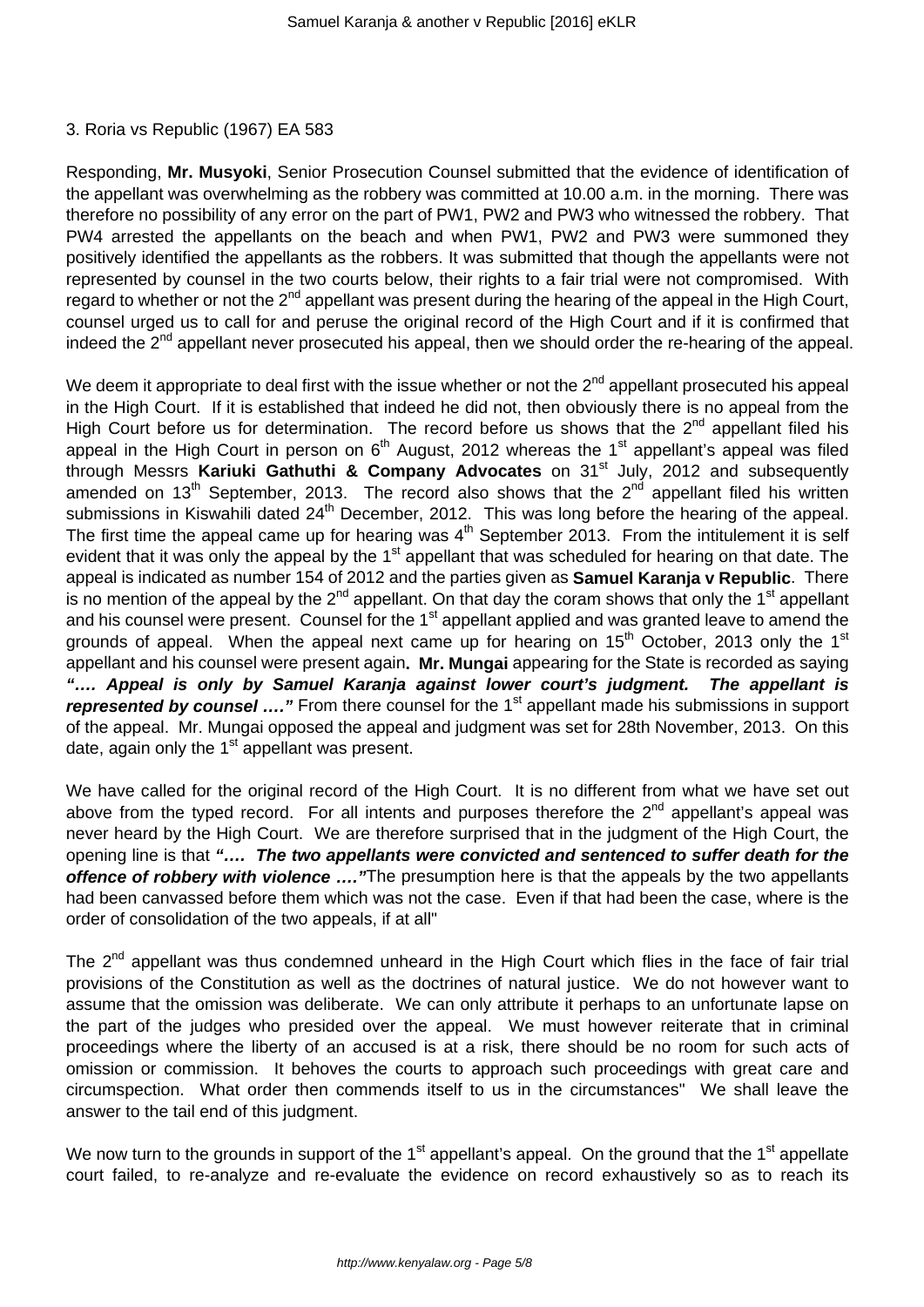independent conclusion, it would appear that the judgment of the court supports this contention. Nowhere does the High Court subject the evidence of the trial court to any fresh or exhaustive reexamination. The judgment is simply structured in this manner; page 1 is the introduction dealing with the offence charged, the conviction and sentence of the appellants by the trial court. The  $2^{nd}$  page is on the number of the prosecution witnesses followed by brief facts of the case. Page 3 is dedicated to the grounds of appeal as well as amended grounds of appeal. Pages 4, 5 and 6 are the judges' response to the amended grounds of appeal regarding whether or not the judgment of trial court was signed and the constitutionality of the death penalty with extensive quotes from cited authorities. In page 7 the judges deal with the complaint regarding the refusal by the trial court to adjourn the hearing of the case soon after they were charged as they had been injured during their arrest and on page 8 they conclude thus:-

# **"…. Having carefully analysed the record of the proceedings we are satisfied that the conviction was safe and the sentence was legal …."**

Dealing with the duty of the 1<sup>st</sup> appellate court in the case of **Gabriel Kamau Nioroge** (supra) this Court observed:-

"**…. As this Court has constantly explained, it is the duty of the first appellate court to remember that parties to the court are entitled, as well on the questions of fact as on questions of law, to demand a decision of the first appeal and that court cannot excuse itself from the task of weighing conflicting evidence and drawing its own inferences and conclusion though it should always bear in mind that it has neither seen nor heard the witnesses and to make due allowance in this respect …. If the High Court has not carried out its task, it becomes a matter of law on second appeal whether there was any evidence to support the conviction. Certainly misdirections and nondirection on material points are matters of law …."**

At the hearing of the appeal in the High Court, the  $1<sup>st</sup>$  appellant had submitted that considering the manner the offence was committed, positive identification of the perpetrators was well nigh impossible, that there was no description of the features of the perpetrators by either PW1, PW2 or even PW3 to PW4 who arrested the appellants. The possibility that the appellants could have been victims of mistaken identity had not been eliminated more so since PW1, PW2 and PW3 were not present when the  $1<sup>st</sup>$  appellant was arrested; there was no evidence as to who pointed out the appellants to PW4; this was not a case of chase and arrest where the chaser never lost sight of the suspect; the road on which the appellants are alleged to have run on to get away was a public road with busy human traffic at the time; and finally, that PW3 only saw the attackers run towards the beach but never claimed to have seen their faces. Then there was the issue whether in the circumstances, a police identification parade ought not to have been conducted. All these questions deserved interrogation by the High Court and answers given. As it is the High Court simply brushed them aside. Given the foregoing failures, we doubt whether the 1<sup>st</sup> appellant's conviction can be said to have been safe. He may well have been a victim of mistaken identity. All these submissions required thorough consideration by the High Court and this could only be done by subjecting the evidence of the trial court to fresh and exhaustive re-examination. This statutory requirement was obviously overlooked in this appeal. The High Court appears to have been carried away by the evidence of PW1, 2, 3 and 4 regarding the arrest of the  $1<sup>st</sup>$  appellant. That the 1<sup>st</sup> appellant was soon after the incident arrested by PW4. Following the arrest PW1, 2 and 3 came by who immediately identified the 1<sup>st</sup> appellant as one of those who had attacked and robbed them a short while ago. The action by PW4 of exposing the 1<sup>st</sup> appellant to the victims was wrong and prejudicial to the 1<sup>st</sup> appellant and the High Court failed to caution itself of the fact that it is very likely and very natural that a complainant confronted with an individual arrested soon after the robbery on them, would mostly conclude that the person so arrested was the robber. See **Paul Mwaniki Kitilu v Republic, Criminal**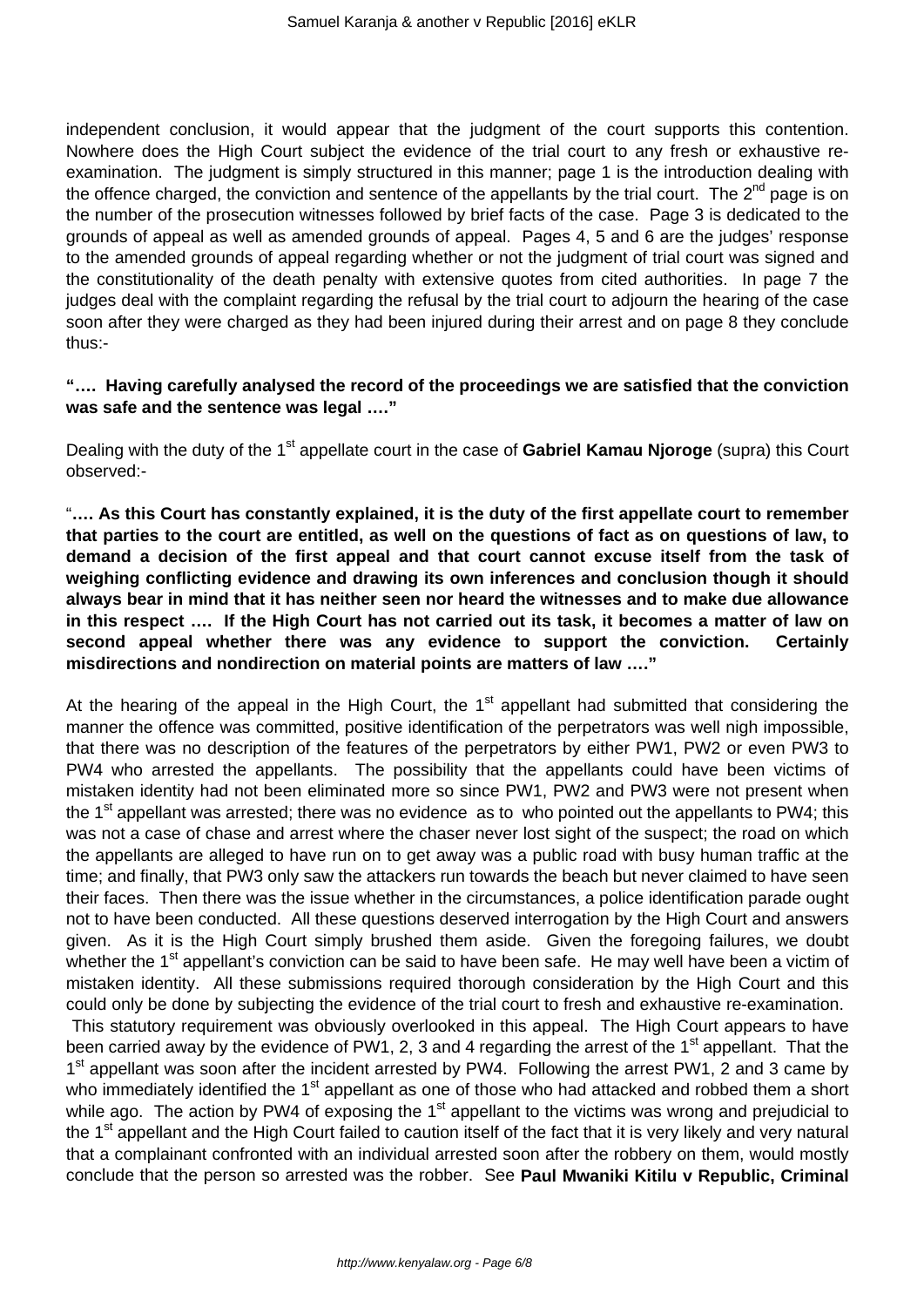**Appeal No. 270 of 2007 (UR)**. We think that what PW4 should have done upon arrest of the 1<sup>st</sup> appellant was to alert the police who would have taken him straight to a police station pending the conduct of a police identification parade to see whether the witnesses could identify him.

The record shows that the appellants were first presented in court on  $25<sup>th</sup>$  November 2010 to take the plea. They pleaded not guilty to the charge whereupon the prosecutor applied that because PW2 who was the complainant was a tourist and was due to leave the country on 28<sup>th</sup> November 2010, that there be a special hearing. The appellant opposed the application on the grounds that they were injured during the arrest and required medical attention. The trial court appears to have acceded to their request and directed that they be taken for treatment and an update on their condition availed to court the following day. The following day the appellants were availed in court and when the prosecution intimated that he was ready to proceed with the case, they protested saying that they were still not ready on account of the very injuries. However, the trial court overruled their objection and directed for the case to proceed. The appellants challenge these proceedings on account of breach of fair trials articles of the Constitution. Essentially they are saying that they were not accorded adequate time and facilities to prepare their defence, to choose, and be represented by an advocate, and to be informed of this right promptly, to be informed in advance of the evidence the prosecution intends to rely on, and to have reasonable access to that evidence.

On the face of it, it appears that indeed there was violation of **Article 50** of the Constitution. The appellants took the plea and the following day were subjected to a trial despite their sickly condition occasioned by mob justice or injustice administered on them during the arrest. Of course we appreciate the trial court's concern regarding the fact that the complainant was a tourist just about to leave the country. However can mere convenience of a witness override the provisions of the Constitution" We do not think so; more so in a case like this where the appellant had been seriously injured during their arrest and which the trial court observed. The complainant's convenience had to be measured and or counterbalanced against the injustice and prejudice that may be caused to the appellants. There was nothing on record to indicate that the complainant could not have testified any other time or through other means. In the absence of any satisfactory reason and the exploration of other ways in which the complainant would have been assisted to testify at an appropriate time, we are satisfied in the circumstances of this appeal that the appellants' complaints regarding violation of their fair trial provisions of the Constitution are valid.

What we have said is sufficient to dispose of this appeal. In so far as the 1<sup>st</sup> appellant is concerned, the appeal is allowed, conviction quashed and sentence imposed set aside. He shall forthwith be set at liberty unless otherwise lawfully held.

How about the 2<sup>nd</sup> appellant" As we have already stated, his appeal was never heard at all by the High Court. Both counsel for the 2<sup>nd</sup> appellant and State are in agreement that the best order to make in the circumstances is for the re-hearing of the appeal. We are reluctant to take that route though, for the simple reason that this judgment is binding on the High Court. Having found for the 1<sup>st</sup> appellant on the issues which equally faced the  $2^{nd}$  appellant, what purpose will be served with the re-hearing of the 1<sup>st</sup> appellant's appeal". Will it not be just a case of going through the motions when the outcome of the appeal is already known. We do not think that the judiciary can afford such luxury. Judicial time and resources must be put to good use. We do not think that such purpose will be achieved if we were to order a re-hearing of the  $2^{nd}$  appellant's appeal.

We would in the premises quash his conviction as well and set aside the sentence imposed on him. He should similarly be set free unless otherwise lawfully held.